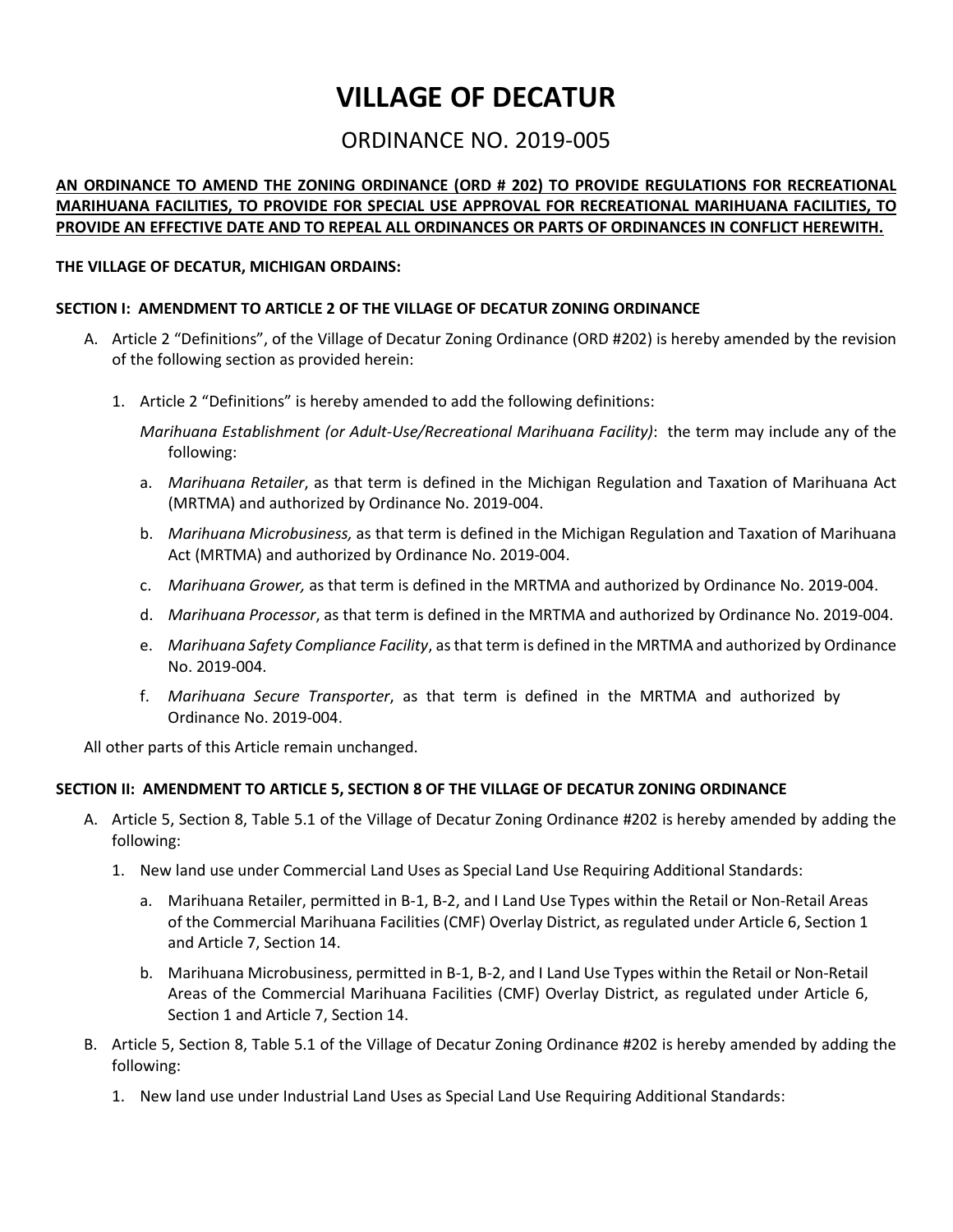- a. Marihuana Grower Class A, Class B, and Class C, permitted in I Land Use Type, within the Non-Retail Areas of the Commercial Marihuana Facilities (CMF) Overlay District, as regulated under Article 6, Section 1 and Article 7, Section 13.
- b. Marihuana Processor, permitted in I Land Use Type, within the Non-Retail Areas of the Commercial Marihuana Facilities (CMF) Overlay District, as regulated under Article 6, Section 1 and Article 7, Section 13.
- c. Marihuana Safety Compliance Facility, permitted in I Land Use Type, within the Non-Retail Areas of the Commercial Marihuana Facilities (CMF) Overlay District, as regulated under Article 6, Section 1 and Article 7, Section 13.
- d. Marihuana Secure Transporter, permitted in I Land Use Type, within the Non-Retail Areas of the Commercial Marihuana Facilities (CMF) Overlay District, as regulated under Article 6, Section 1 and Article 7, Section 13.

All other parts of this Article remain unchanged.

## **SECTION III: AMENDMENT TO ARTICLE 7 OF THE VILLAGE OF DECATUR ZONING ORDINANCE**

A. Article 7 "Special Use Permit" of the Village of Decatur Zoning Ordinance (#202) is hereby amended by adding the following new section as provided herein:

Section 14 - Adult-Use (Recreational) Marihuana Facilities

- 1. A Marihuana Establishment may be authorized to operate within the Village by the holder of a state operating license, pursuant to PA 281 of 2016, as may be amended, the Rules promulgated thereunder, and all applicable local ordinances.
- 2. No Marihuana Establishment shall be located within 1,000 feet of any school, with the minimum distance being measured along the centerline of the street or streets of address between 2 fixed points on the centerline determined by projecting straight lines, at right angles, to the centerline, from the part of the school building nearest to the contemplated location and from the part of the contemplated location nearest to the school.
- 3. All Marihuana Establishments shall be located within the boundaries of the Commercial Marijuana Facilities (CMF) Overlay District as defined and authorized under Article 6, Section 1 as amended.
- 4. Outdoor trash containers or dumpsters may be required to control the disposal of waste or by-products from any facility operation. When required, an outdoor trash container or dumpster shall be subject to the following:
	- a. The placement of the container shall be subject to site plan review.
	- b. Adequate vehicular access shall be provided to the container which does not conflict with the use of the parking areas or access drives.
	- c. All containers shall rest on a concrete pad.
	- d. A solid ornamental screening wall or fence shall be provided around all sides of the container and shall include an access gate. The screening wall or fence and gate shall be of sufficient height to completely screen the container.
	- e. The container, screening wall, fence, and gate shall be maintained in a neat and orderly manner, free from debris.
- 5. A Marihuana Establishment shall be reviewed in consideration of the following:
	- a. Lighting The placement and arrangement of outdoor lighting serving the facility shall provide adequate security and visibility.